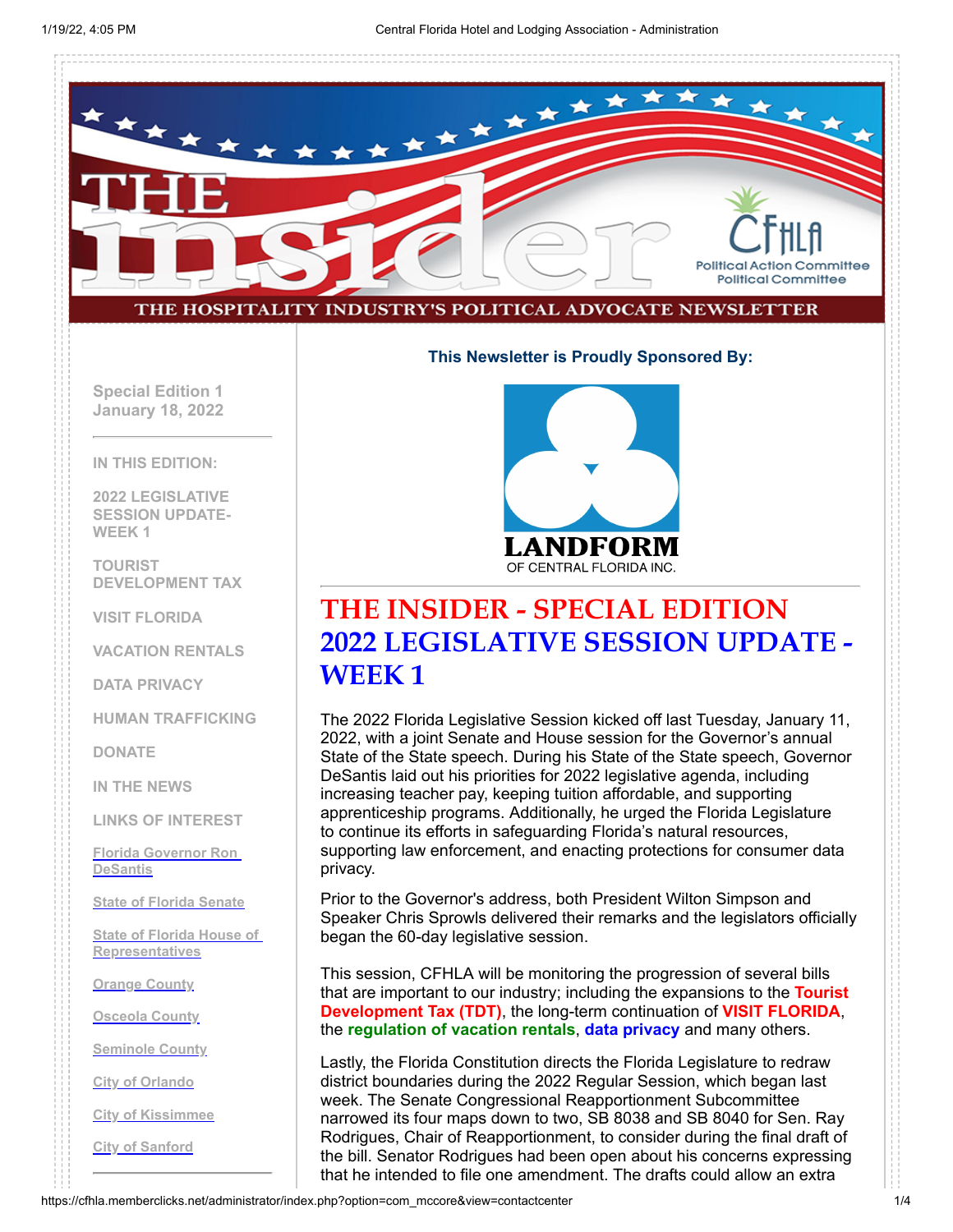1/19/22, 4:05 PM Central Florida Hotel and Lodging Association - Administration

congressional seat for the Democrats to gain, making the Florida Congressional Delegation 16 Republicans and 12 Democrats (11 prior). Ultimately, in last Thursday's Senate Reapportionment Committee meeting, Chair Rodrigues submitted his official recommendations as amendments to **[Senate Joint Resolution 100](https://flsenate.gov/Session/Bill/2022/100/Analyses/2022s00100.re.PDF)** (Senate map based on S027S8058) and **[Senate Bill 102](https://flsenate.gov/Session/Bill/2022/102/Analyses/2022s00102.re.PDF)** (Congressional map based on SB 8040).

# **TOURIST DEVELOPMENT TAX (TDT)**

A bill in each chamber proposing changes to the Tourist Development Tax (TDT) statute that would remove a provision that would require a specific percentage of all tourist development tax revenues to be used to promote and advertise tourism.

**[HB 6075](https://www.myfloridahouse.gov/Sections/Bills/billsdetail.aspx?BillId=73902&SessionId=93)** - *Representative Eskamani* - **No action** taken in the House last week.

**[SB 1898](https://www.myfloridahouse.gov/Sections/Bills/billsdetail.aspx?BillId=76420&SessionId=93)** - *Senator Farmer Jr*. - **No action** taken in the Senate last week.

**CFHLA OPPOSES**

# **VISIT FLORIDA**

A bill filed in each chamber that revises the scheduled repeal date of Florida's Tourism Industry Marketing Corporation (VISIT FLORIDA).

**[HB 489](https://www.myfloridahouse.gov/Sections/Bills/billsdetail.aspx?BillId=73966&SessionId=93)** - *Representative Cheney* - Scheduled for its first hearing on **Tuesday, January 18th** in the House Tourism, Infrastructure & Energy Subcommittee.

**[SB 434](https://www.myfloridahouse.gov/Sections/Bills/billsdetail.aspx?BillId=73406&SessionId=93)** - *Senator Hooper* - Passed **unanimously** by the Senate Commerce and Tourism Committee on November 2, 2021. The bill is now awaiting a hearing in its final committee assignment, the Senate Appropriations Committee.

#### **CFHLA SUPPORTS**

# **VACATION RENTALS**

A bill in each chamber to require advertising platforms, such as **AirBnB** and **VRBO**, to remit specified taxes imposed on some transactions. It also requires all licenses issued by the Division of Hotels & Restaurants of DBPR to be displayed conspicuously. Additionally, these bills would preempt regulation of vacation rentals to the State of Florida, which would prohibit local law, ordinance, or regulation from allowing or requiring inspections or licensing of public lodging establishments.

**HB [325](https://www.myfloridahouse.gov/Sections/Bills/billsdetail.aspx?BillId=73530&SessionId=93)** - *Representative Fischer* - **No action** taken in the House last week.

**[SB 512](https://www.myfloridahouse.gov/Sections/Bills/billsdetail.aspx?BillId=73519&SessionId=93)** - *Senator Burgess* - Passed **unanimously** by the Senate Regulated Industries Committee on January 11, 2022. The bill is now awaiting its second stop, a hearing in Senate Community Affairs Committee.

**CFHLA SUPPORTS**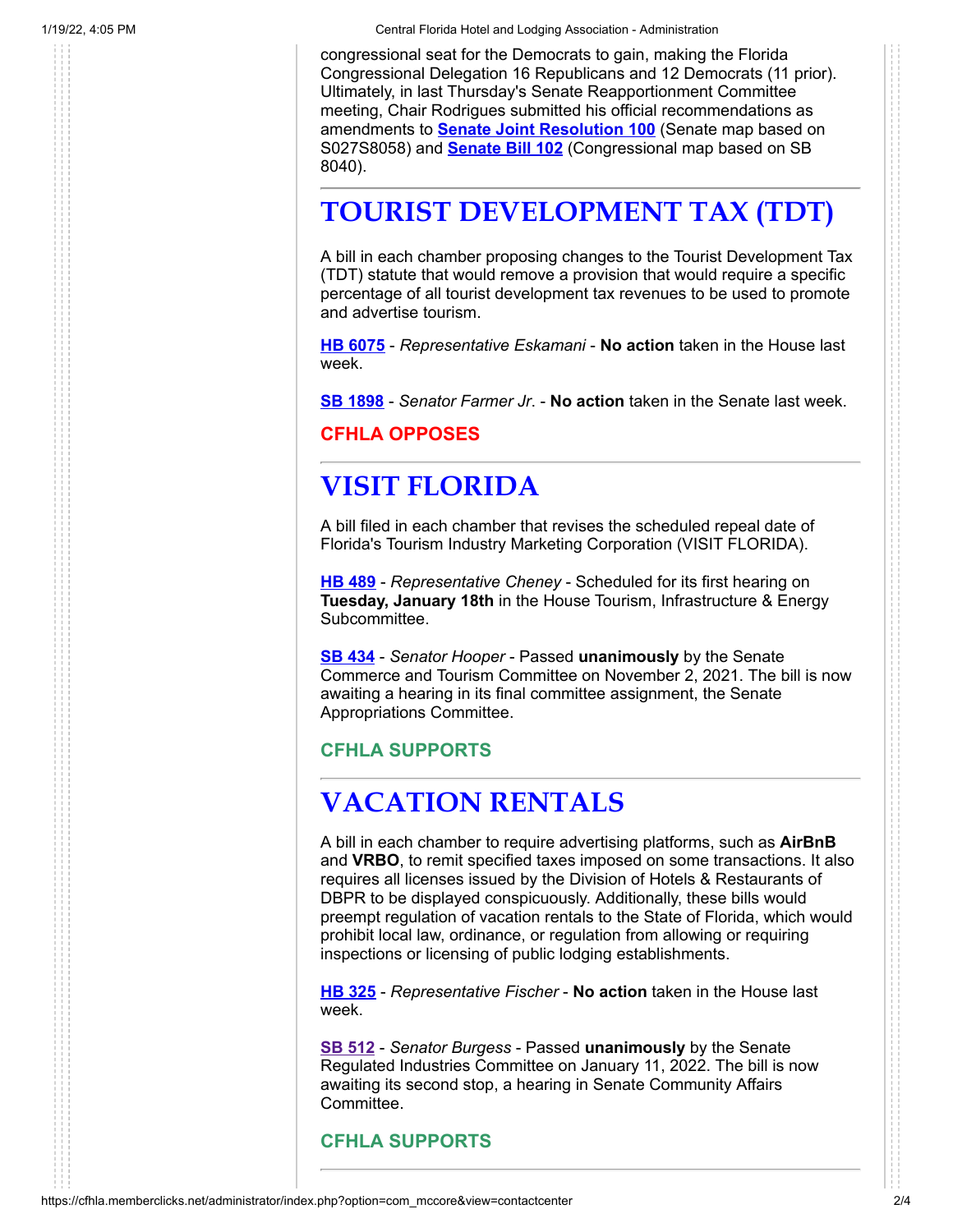# **DATA PRIVACY**

A priority of Governor DeSantis, this bill would allow consumers to control how their personal data is shared and sold. Last year, business interests strongly opposed this bill, stating it would cause substantial operational and legal expenses. Ultimately, the bill died last Session, however it has been filed again in 2022.

**[HB 9](https://www.myfloridahouse.gov/Sections/Bills/billsdetail.aspx?BillId=76556&SessionId=93)** - *Representative McFarland* - Filed in the Florida House on January 10, 2022. The bill has been referred to the House Commerce and Judiciary Committees.

**[SB 1864](https://flsenate.gov/Session/Bill/2022/1864)** - *Senator Bradley* - Filed in the Florida Senate on January 7, 2022. The bill has been referred to the Senate Commerce and Tourism Committee, the Senate Regulated Industries Committee and the Senate Rules Committee.

#### **CFHLA MONITORING**

## **HUMAN TRAFFICKING**

A bill in each chamber, named the Human Trafficking Reduction Act, that proposes a slew of provisions, including a prohibition of hourly rate offerings at hotels and motels, seeks to raise Florida's criminal penalties, requires hotel operators to make guests show ID at the time of occupancy, and establishes a statewide human trafficking data repository at the University of South Florida.

**[HB 1439](https://www.myfloridahouse.gov/Sections/Bills/billsdetail.aspx?BillId=76458)** - *Representative Toledo* - Filed in the Florida House on January 10, 2022. The bill has been referred to the Criminal Justice & Public Safety Subcommittee, Commerce Committee, Justice Appropriations Subcommittee and the Judiciary Committee.

**[SB 1852](https://flsenate.gov/Session/Bill/2022/1852)** - *Senator Bradley* - Filed in the Florida Senate on January 7, 2022. The bill has been referred to the Regulated Industries, Commerce and Tourism, and Rules Committees.

**CFHLA MONITORING**

## **DONATE**

**CFHLA MEMBERS** - Please consider making a donation of \$50 via the link below to the CFHLA-PAC. All contributions help CFHLA continue its efforts in supporting and endorsing Hospitality-Friendly candidates for local and state offices.



As a reminder, all CFHLA Board Members, PAC/PC Board Members, and ARC Board Members have committed to contributing \$100 to the CFHLA-PAC in 2022. If you are a part of one or more of these groups, please consider fulfilling your commitment today.

## **IN THE NEWS**

**[Florida lawmakers consider regulatory changes around vacation](https://news.wfsu.org/state-news/2022-01-12/florida-lawmakers-consider-regulatory-changes-around-vacation-rental-properties) rental properties (WFSU)**